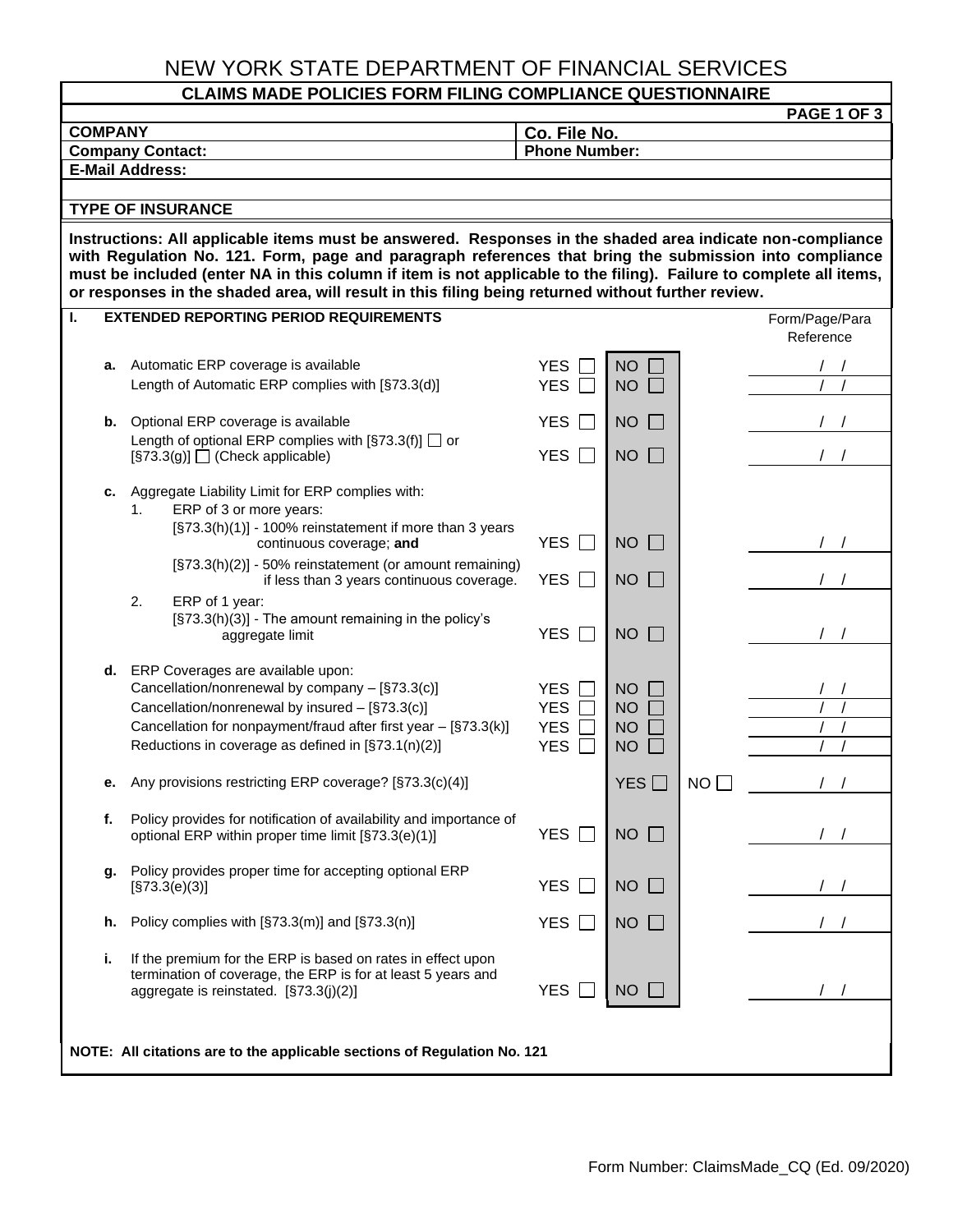# NEW YORK STATE DEPARTMENT OF FINANCIAL SERVICES

| <b>CLAIMS MADE POLICIES FORM FILING COMPLIANCE QUESTIONNAIRE</b>                                                                                                                                                                                                                                                                                                                                                                                |                                                                          |    |                                                                                                                                                                                                                                        |                                            |                                                          |             |                             |  |
|-------------------------------------------------------------------------------------------------------------------------------------------------------------------------------------------------------------------------------------------------------------------------------------------------------------------------------------------------------------------------------------------------------------------------------------------------|--------------------------------------------------------------------------|----|----------------------------------------------------------------------------------------------------------------------------------------------------------------------------------------------------------------------------------------|--------------------------------------------|----------------------------------------------------------|-------------|-----------------------------|--|
| <b>PAGE 2 OF 3</b>                                                                                                                                                                                                                                                                                                                                                                                                                              |                                                                          |    |                                                                                                                                                                                                                                        |                                            |                                                          |             |                             |  |
| <b>COMPANY</b><br><b>TYPE OF INSURANCE</b>                                                                                                                                                                                                                                                                                                                                                                                                      |                                                                          |    |                                                                                                                                                                                                                                        |                                            |                                                          |             |                             |  |
|                                                                                                                                                                                                                                                                                                                                                                                                                                                 |                                                                          |    |                                                                                                                                                                                                                                        |                                            |                                                          |             |                             |  |
| Instructions: All applicable items must be answered. Responses in the shaded area indicate non-compliance<br>with Regulation No. 121. Form, page and paragraph references that bring the submission into compliance<br>must be included (enter NA in this column if item is not applicable to the filing). Failure to complete all items,<br>or responses in the shaded area, will result in this filing being returned without further review. |                                                                          |    |                                                                                                                                                                                                                                        |                                            |                                                          |             |                             |  |
| II.                                                                                                                                                                                                                                                                                                                                                                                                                                             |                                                                          |    | <b>NOTICE AND DISCLOSURE REQUIREMENTS</b>                                                                                                                                                                                              |                                            |                                                          |             |                             |  |
|                                                                                                                                                                                                                                                                                                                                                                                                                                                 |                                                                          |    | a. Pursuant to §73.7(a), the Declarations and Application (or<br>addenda thereto) contain a conspicuous notice stating:                                                                                                                |                                            |                                                          |             | Form/Page/Para<br>Reference |  |
|                                                                                                                                                                                                                                                                                                                                                                                                                                                 |                                                                          | 1. | That the policy is written on a claims-made basis;                                                                                                                                                                                     | YES $\Box$                                 | $NO$ $\Box$                                              |             |                             |  |
|                                                                                                                                                                                                                                                                                                                                                                                                                                                 |                                                                          | 2. | That there is no coverage for incidents prior to the<br>retroactive date, (if any);                                                                                                                                                    | YES $\Box$                                 | $NO$ $\Box$                                              |             |                             |  |
|                                                                                                                                                                                                                                                                                                                                                                                                                                                 |                                                                          | 3. | That, except for the ERP, there is no coverage for claims<br>reported after termination of coverage;                                                                                                                                   | YES □                                      | $NO$ $\Box$                                              |             |                             |  |
|                                                                                                                                                                                                                                                                                                                                                                                                                                                 |                                                                          |    | 4. The length of the ERP's, and that, unless the optional<br>ERP is unlimited, coverage gaps may occur; and                                                                                                                            | YES $\Box$                                 | $NO$ $\Box$                                              |             |                             |  |
|                                                                                                                                                                                                                                                                                                                                                                                                                                                 |                                                                          | 5. | That rates are lower in the earlier years than for an<br>occurrence policy, but insured should expect substantial<br>increases.                                                                                                        | YES $\Box$                                 | $NO$ $\Box$                                              |             |                             |  |
|                                                                                                                                                                                                                                                                                                                                                                                                                                                 | b.                                                                       |    | Indicate whether the cost for the optional ERP is based on<br>rates in effect:<br>$\Box$ at the beginning of the policy period; or<br>$\Box$ upon termination of coverage<br>and answer 1 or 2 below as applicable:                    |                                            |                                                          |             |                             |  |
|                                                                                                                                                                                                                                                                                                                                                                                                                                                 |                                                                          |    | 1. If cost for ERP is based on rates at the beginning of the<br>policy period the cost, or the factor used to determine the<br>cost, is displayed on the declarations<br>[S73.7(b)(1)]                                                 | YES $\Box$                                 | $NO$ $\Box$                                              |             |                             |  |
|                                                                                                                                                                                                                                                                                                                                                                                                                                                 |                                                                          |    | 2. If the cost of the ERP is based on rates in effect upon<br>termination of coverage, the policy contains the<br>disclosures required by:                                                                                             |                                            |                                                          |             |                             |  |
|                                                                                                                                                                                                                                                                                                                                                                                                                                                 |                                                                          |    | [\$73.7(c)(1)]<br>[\$73.7(c)(2)]<br>[\$73.7(c)(3)]<br>[\$73.7(c)(4)]                                                                                                                                                                   | YES □<br>YES $\Box$<br><b>YES</b><br>YES □ | $NO$ $\Box$<br>$NO$ $\Box$<br>$NO$ $\Box$<br>$NO$ $\Box$ |             |                             |  |
| III.                                                                                                                                                                                                                                                                                                                                                                                                                                            |                                                                          |    | <b>OTHER PROVISIONS</b>                                                                                                                                                                                                                |                                            |                                                          |             |                             |  |
|                                                                                                                                                                                                                                                                                                                                                                                                                                                 | a.                                                                       |    | Are there any provisions permitting change in the retroactive<br>date? [§73.3(b)]                                                                                                                                                      |                                            | YES                                                      | NO          |                             |  |
|                                                                                                                                                                                                                                                                                                                                                                                                                                                 | b.                                                                       |    | Is the policy written on a claims-made and reported basis<br>(claim must be made against the insured and reported to the<br>company during the same policy period, or within a limited<br>amount of time into the next policy period)? |                                            | YES                                                      | $NO$ $\Box$ |                             |  |
|                                                                                                                                                                                                                                                                                                                                                                                                                                                 | c.                                                                       |    | Cost for the optional ERP is shown as range rather than a<br>specific factor or amount                                                                                                                                                 |                                            | YES $\Box$                                               | $NO$ $\Box$ |                             |  |
|                                                                                                                                                                                                                                                                                                                                                                                                                                                 | NOTE: All citations are to the applicable sections of Regulation No. 121 |    |                                                                                                                                                                                                                                        |                                            |                                                          |             |                             |  |